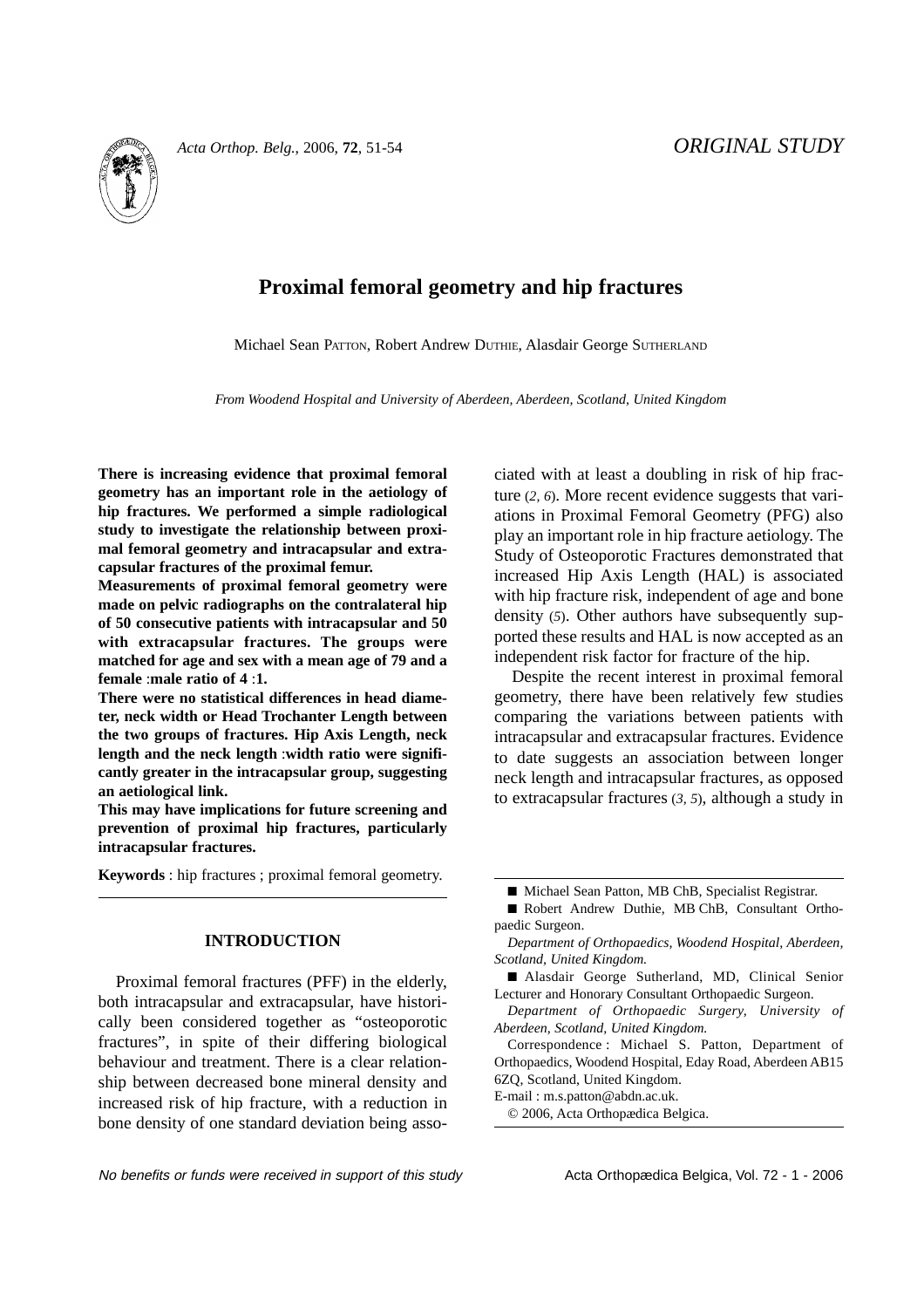elderly Chinese women suggested no significant difference in femoral neck length between intracapsular and extracapsular fractures of the proximal femur (*12*).

The aim of this study was to examine differences in PFG, from simple radiographic measurements, between patients with intracapsular and extracapsular fractures of the proximal femur.

## **METHODS**

Patients admitted to the Orthopaedic Trauma Unit of Aberdeen Royal Infirmary, having sustained an intracapsular or extracapsular fracture of the proximal femur were eligible for inclusion to this study. Patients were excluded if they had sustained high-energy trauma, evidence of malignancy or disease processes or drug use known to affect bone metabolism. The radiographs of 50 consecutive patients with intracapsular and 50 patients with extracapsular fractures were reviewed. We studied standard anteroposterior radiographs of the pelvis, performing geometrical analysis using a standard rule, graduated in millimetres, on the uninjured hip. Previous analysis of standard radiographs found them consistently accurate, and unaffected by femoral anteversion.

Neck width was taken as the narrowest diameter at the mid point of the femoral neck, and head diameter was determined at the widest point of the femoral head. The centre of the head and the mid point of the neck where connected and the line extrapolated to obtain the Hip Axis Length, the distance between the edge of the trochanter and the inner table of the pelvis. From the same line, the Head Trochanter Length (HTL) was taken as the distance between the edge of the trochanter and the femoral head. Neck length was determined by the distance between perpendicular lines which transected the hip axis length at the level of the lesser trochanter and the flare of the head (fig 1).

Statistical analysis was by the independent sample ttest, using the Statistical Package for Social Sciences (SPSSv9.1)

#### **RESULTS**

The majority of the patients studied (79%) were female. This ratio of 4 :1 was similar in both intracapsular and extracapsular groups. The age demographics of both groups were again similar with an



*Fig. 1.* — Hip joint demonstrating Hip Axis Length (AC), Head-Trochanter Length (AB) and Neck Length (NL) (Neck length was determined by the distance between perpendicular lines which transected the hip axis length at the level of the lesser trochanter (DE) and the flare of the head (FG)).

overall mean of 79 years, the breakdown of which is demonstrated in table I. There was a slight preponderance of left sided fractures in the extracapsular group (55%), with equal numbers of left and right sided fractures in the intracapsular group. Table I details the proximal femoral dimensions broken down by type of fracture and sex.

There were no significant differences in head diameter, neck width, or Head Trochanter Length between the two groups of patients.

Patients with intracapsular fractures had a longer neck length and higher neck length:neck width ratio. Females with intracapsular fractures also had a narrower neck width than those with extracapsular fractures, with this difference not seen in males. This increase in neck length and decrease in neck width of the femoral neck contributes to the greater neck length :neck width ratio of females over males with intracapsular fractures.

Males had significantly larger dimensions for all but neck length, which was equivalent to females.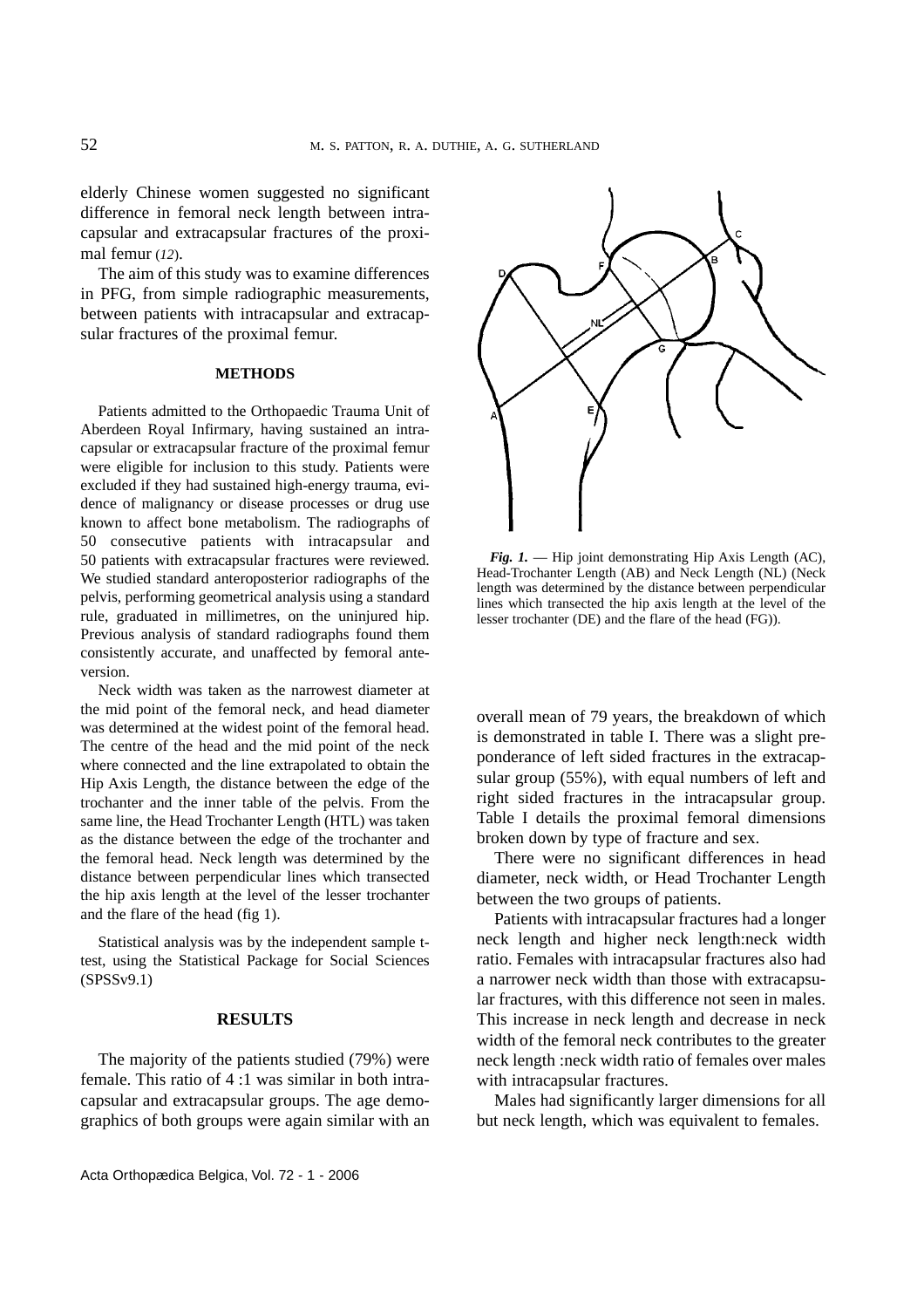|                                |                | Extracapsular<br>Fractures<br>Mean(SD) | <i>Intracapsular</i><br><b>Fractures</b><br>Mean (SD) | p value   |
|--------------------------------|----------------|----------------------------------------|-------------------------------------------------------|-----------|
| Age (years)                    | Male<br>Female | 75 (10)<br>82 (10)                     | 75 (14)<br>80(9)                                      |           |
| Neck Width (mm)                | Male           | 43.80 (4.34)                           | 42.18 (2.09)                                          | N/S       |
|                                | Female         | 38.77 (2.37)                           | 37.44 (2.86)                                          | N/S       |
| Head Diameter (mm)             | Male           | 60.20(4.13)                            | 59.64 (3.98)                                          | N/S       |
|                                | Female         | 53.93 (2.63)                           | 53.64 (3.73)                                          | N/S       |
| Hip Axis Length (mm)           | Male           | 140.50(6.59)                           | 145.55 (7.58)                                         | <b>NS</b> |
|                                | Female         | 127.48 (8.91)                          | 132.00(8.11)                                          | 0.021     |
| Head Trochanter Length (mm)    | Male           | 120.90(5.11)                           | 122.82 (4.45)                                         | N/S       |
|                                | Female         | 111.73 (6.93)                          | 113.95(6.16)                                          | N/S       |
| Neck Length (mm)               | Male           | 28.10 (3.90)                           | 32.27(3.13)                                           | 0.014     |
|                                | Female         | 27.73 (4.04)                           | 32.46 (4.19)                                          | < 0.001   |
| Neck Length : Neck Width Ratio | Male           | 0.6436(0.11)                           | 0.7654(0.13)                                          | 0.002     |
|                                | Female         | 0.7176(0.11)                           | 0.8718(0.13)                                          | < 0.001   |

Table I. — Proximal femoral dimensions in patients with intracapsular and extracapsular proximal femoral fractures

The greater hip axis length in those with intracapsular fractures was also significant, but the mean difference was only 4.9 mm, representing a difference of less than 4%.

# **DISCUSSION**

Proximal femoral fractures occur in about 18% of postmenopausal white women, and the morbidity and mortality from these fractures is higher than from all other osteoporotic fractures (*7*). The incidence of these osteoporotic fractures in northern Europe has been increasing over the past few decades faster than the rate adjusted for life expectancy.

It has also been demonstrated radiologically, that proximal femoral geometry is changing, with an increase in the length of the femoral neck in elderly women occurring between the 1950's and the 1990's(*8, 9*). This increase was further supported by osteometric studies of dried femurs donated in 1900 compared to those donated in 1980 (*4*). This change in geometry has been attributed to improvement in nutrition before puberty.

Given that femoral neck length is an independent risk factor for PFF (*1, 5*), this increase in neck length may in part explain the increase in age adjusted rates of intracapsular PFF.

This study has observed that HAL, neck length and neck length : neck width ratio are significantly different between patients with intracapsular and extracapsular PFF. Our findings agree with previous observations, and may suggest a somewhat different pathogenesis for intracapsular as opposed to extracapsular fractures (*3, 10*).

The increase in femoral neck length in the ageing population, coupled with the higher risk of intracapsular PFF that such an increase brings, may lead to an increasing preponderance of intracapsular fractures within the predicted "epidemic" of hip fractures in the growing elderly population.

There is ongoing debate regarding the efficacy and cost effectiveness of bone densitometry screening and pharmacological intervention in preventing hip fracture (*11*). Treatment to prevent osteoporosis increases the bone mineral density of the trochanteric region more than that of the neck of the femur and may therefore be less effective in